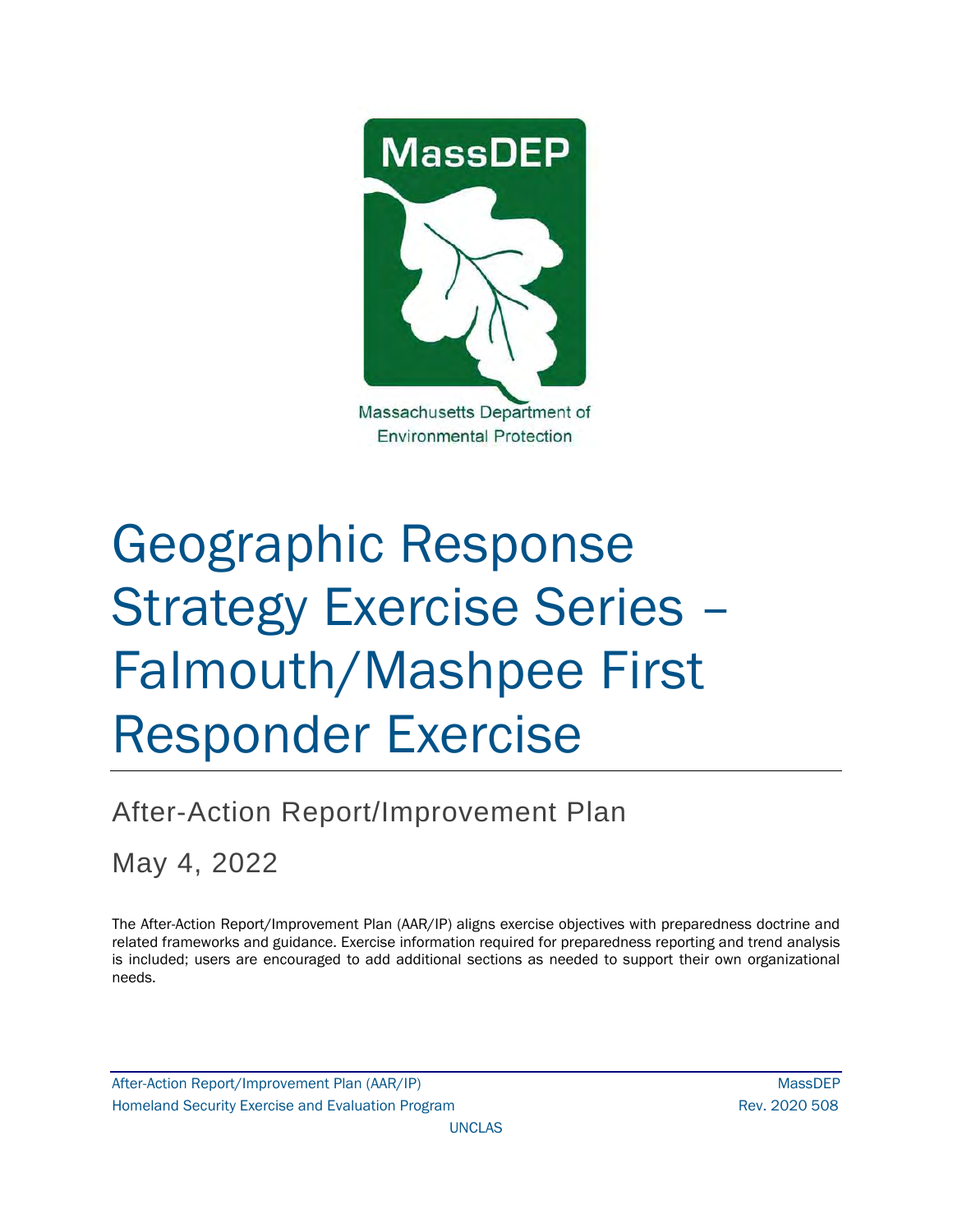## EXERCISE OVERVIEW

| <b>Exercise Name</b>                  | 2022 Falmouth/Mashpee First Responder Exercise                                                                                                                                                                                                                                                                                                                                                                                                                                                                                                                                                                                                                                                                                                                 |
|---------------------------------------|----------------------------------------------------------------------------------------------------------------------------------------------------------------------------------------------------------------------------------------------------------------------------------------------------------------------------------------------------------------------------------------------------------------------------------------------------------------------------------------------------------------------------------------------------------------------------------------------------------------------------------------------------------------------------------------------------------------------------------------------------------------|
| <b>Exercise Dates</b>                 | May 4, 2022                                                                                                                                                                                                                                                                                                                                                                                                                                                                                                                                                                                                                                                                                                                                                    |
| <b>Scope</b>                          | This is a full-scale exercise, planned for approximately 6 hours on the Great River in Mashpee,<br>MA. Exercise play is limited to the Great River in the vicinity of the Waquoit Town Landing and<br>the adjacent shorelines.                                                                                                                                                                                                                                                                                                                                                                                                                                                                                                                                 |
| <b>Focus Area(s)</b>                  | Prevention, Protection, Response                                                                                                                                                                                                                                                                                                                                                                                                                                                                                                                                                                                                                                                                                                                               |
| <b>Capabilities</b>                   | Environmental Response/Health and Safety, Operational Coordination, Operational<br>Communications.                                                                                                                                                                                                                                                                                                                                                                                                                                                                                                                                                                                                                                                             |
| <b>Objectives</b>                     | Objective 1: Demonstrate the ability to deploy oil spill equipment from one or more MassDEP<br>pre-positioned oil spill response trailers utilizing common Geographic Response Strategy (GRS)<br>tactics.<br>Objective 2: Demonstrate the ability to assemble a spill response organization utilizing Incident<br>Command System (ICS) principles through execution of an Incident Briefing (ICS 201) and<br>implementation of on-site incident management and tactical operations.<br>Objective 3: Demonstrate the ability to effectively communicate between multiple local, state,<br>and federal agencies including fire departments, police departments, harbormasters, and other<br>state and federal first responders using VHF and UHF communications. |
| <b>Threat or Hazard</b>               | Discharge of oil into a navigable waterway                                                                                                                                                                                                                                                                                                                                                                                                                                                                                                                                                                                                                                                                                                                     |
| <b>Scenario</b>                       | An oil spill has occurred that threatens Waquoit Bay and the Great River. The Falmouth and<br>Mashpee Fire Departments and Harbormasters will utilize various common Geographic<br>Response Strategy (GRS) tactics to protect sensitive resources in Waquoit Bay and the<br>surrounding area.                                                                                                                                                                                                                                                                                                                                                                                                                                                                  |
| <b>Sponsor</b>                        | Massachusetts Department of Environmental Protection (MassDEP)                                                                                                                                                                                                                                                                                                                                                                                                                                                                                                                                                                                                                                                                                                 |
| Participating<br><b>Organizations</b> | Participating organizations included:<br><b>Falmouth Fire Department</b><br>Mashpee Fire Department<br>Mashpee Harbormaster<br>Mashpee Department of Natural Resources<br>$\bullet$<br>Massachusetts Department of Environmental Protection (MassDEP)<br>$\bullet$<br>U.S. Coast Guard Sector Southeastern New England<br>Moran Environmental Recovery<br>Nuka Research<br>Note: See Appendix B for participant count                                                                                                                                                                                                                                                                                                                                          |
| <b>Point of Contact</b>               | Julie Hutcheson, Marine Oil Spill Program Coordinator<br>Massachusetts Department of Environmental Protection<br>Oil Spill Prevention and Response Program<br>1 Winter St.<br>Boston, MA 02108<br>$(617)$ 366-7424<br>julie.hutcheson@mass.gov                                                                                                                                                                                                                                                                                                                                                                                                                                                                                                                 |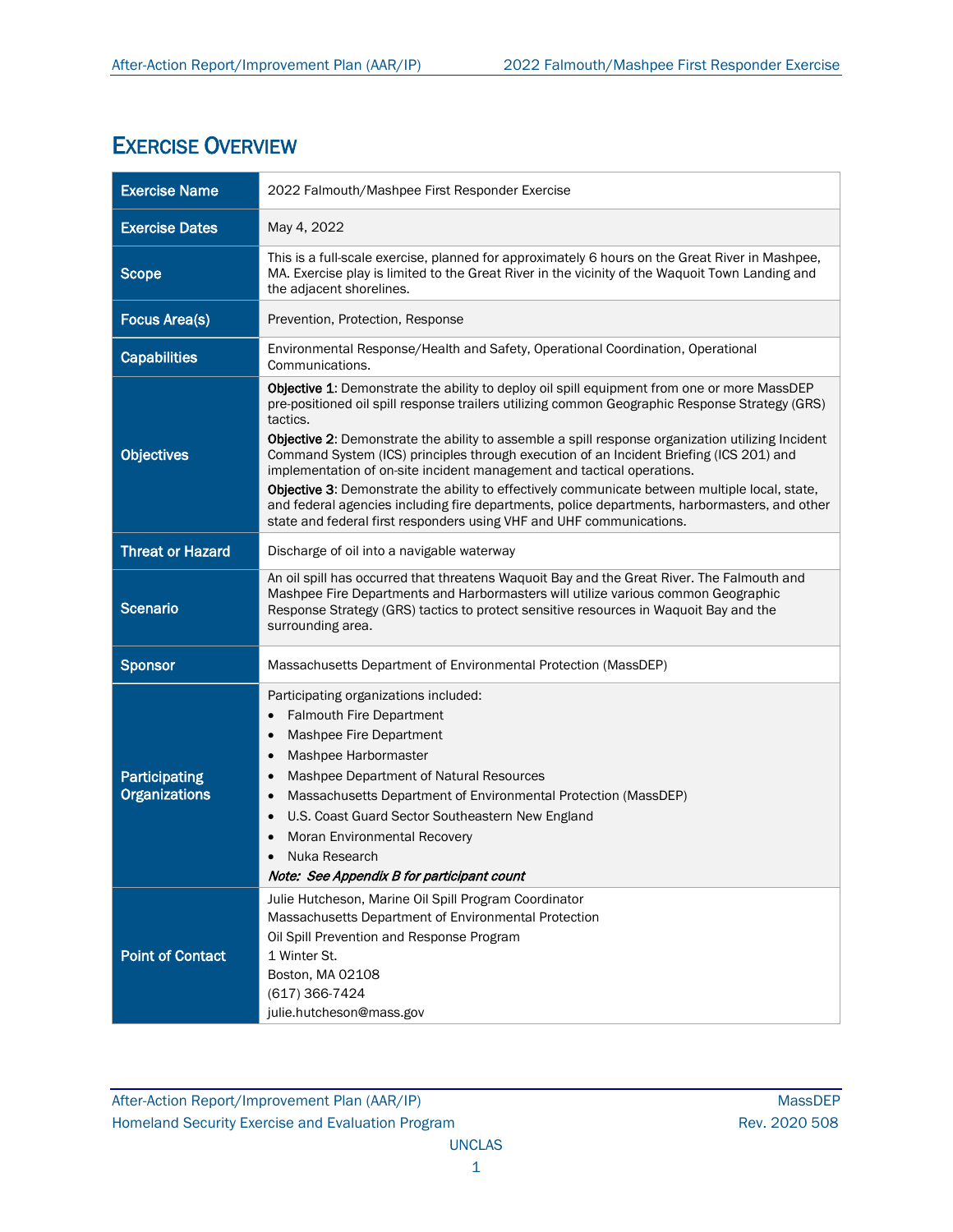First responders participate in the classroom portion of the







Photos courtesy of Nuka Research

First responders learn about proper use of sorbent material First responder practices throwing a heaving line





Photos courtesy of Nuka Research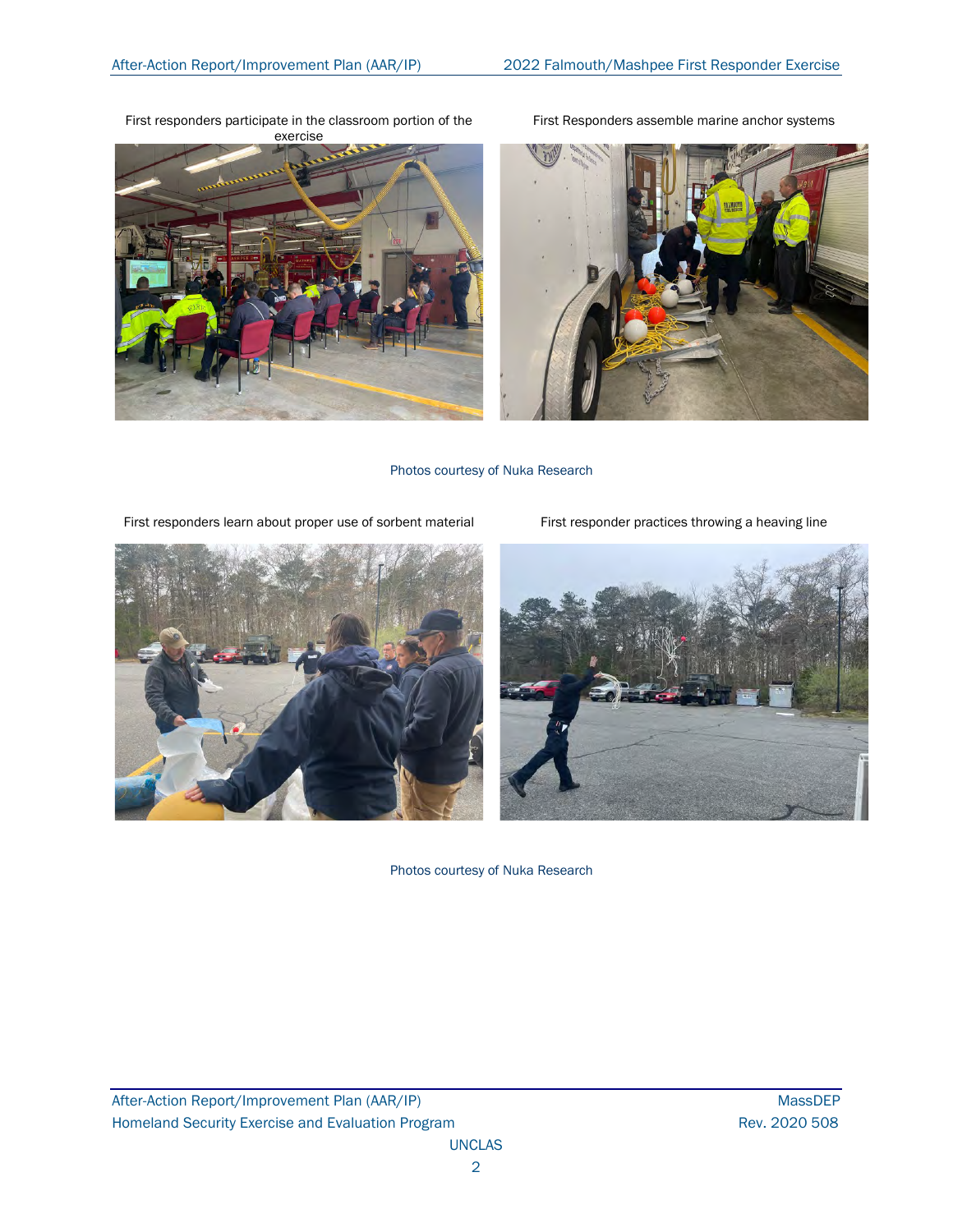

First responders deploy peat moss as an oil surrogate to test the deployed diversion boom configuration

Photos courtesy of Nuka Research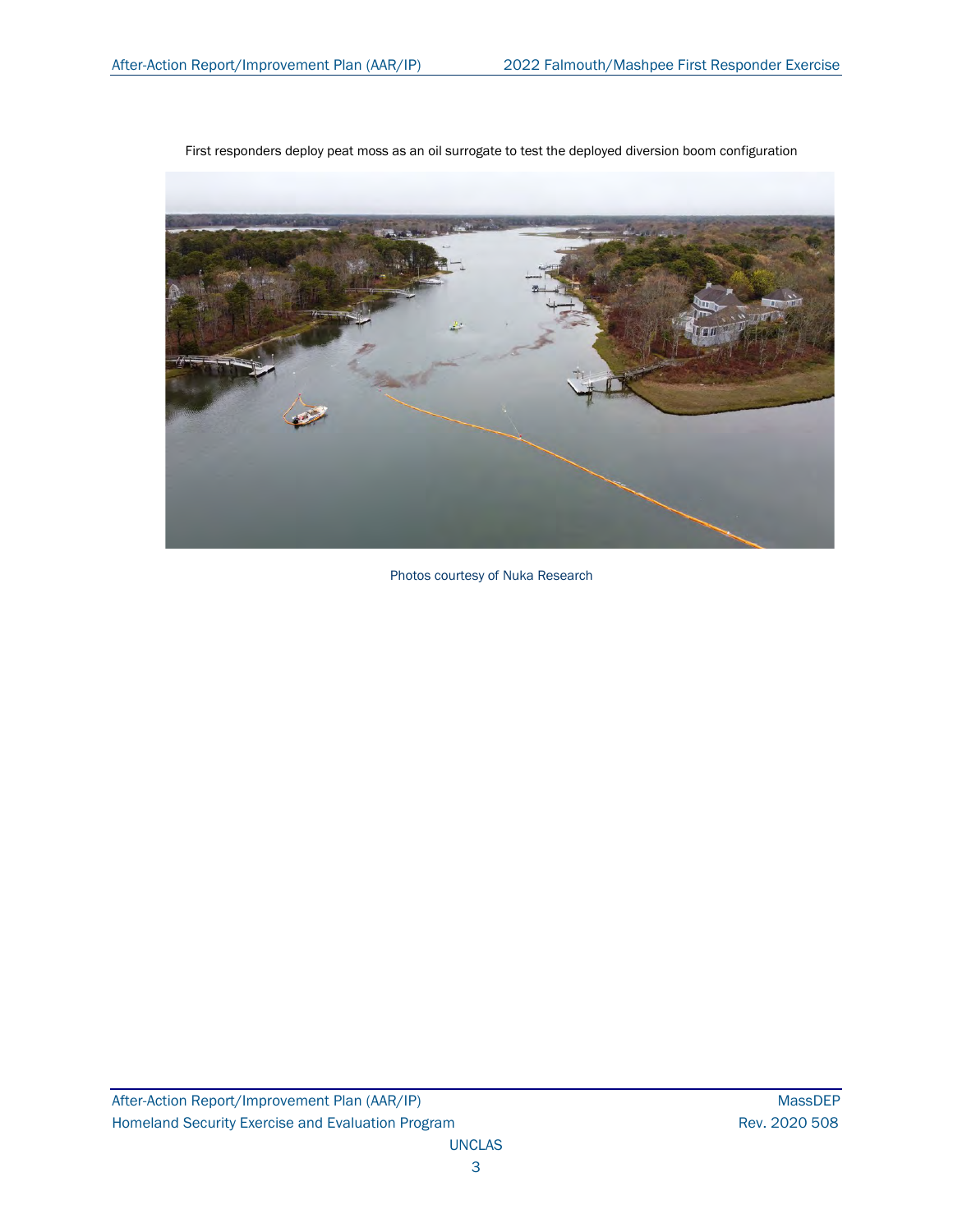

Figure 1. Exercise Tactics Map

After-Action Report/Improvement Plan (AAR/IP) MassDEP Homeland Security Exercise and Evaluation Program **Rev. 2020 508** Rev. 2020 508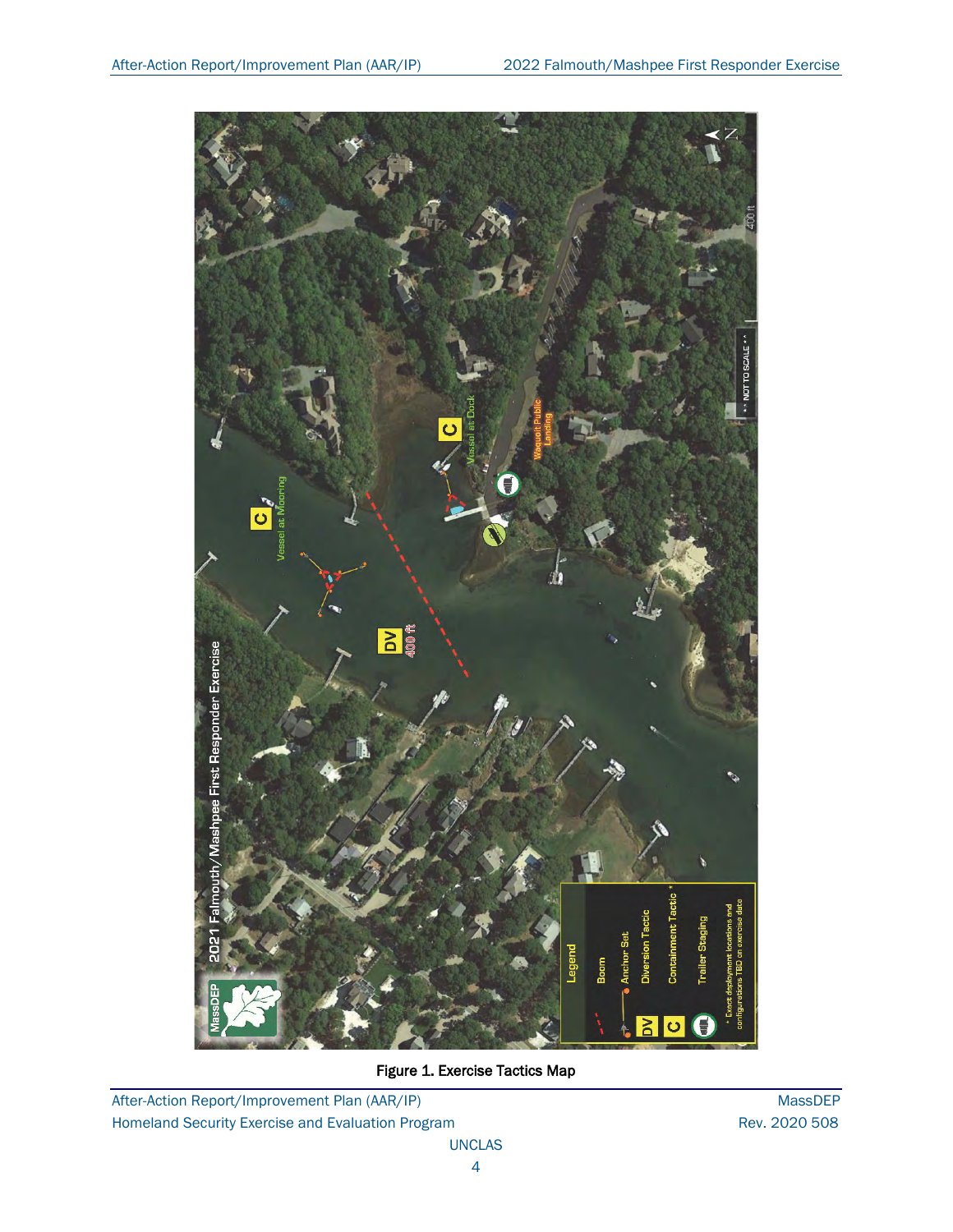## ANALYSIS OF CAPABILITIES

Aligning exercise objectives and capabilities provides a consistent taxonomy for evaluation that transcends individual exercises to support preparedness reporting and trend analysis. Table 1 includes the exercise objectives, aligned capabilities, and performance ratings for each capability as observed during the exercise and determined by the evaluation team.

| <b>Objective</b>                                                                                                                                                                                                                                                            | <b>Capability</b>                              | <b>Performed</b><br>without<br><b>Challenges</b><br>(P) | <b>Performed</b><br>with Some<br><b>Challenges</b><br>(S) | <b>Performed</b><br>with Major<br><b>Challenges</b><br>(M) | <b>Unable to</b><br>be<br><b>Performed</b><br>(U) |
|-----------------------------------------------------------------------------------------------------------------------------------------------------------------------------------------------------------------------------------------------------------------------------|------------------------------------------------|---------------------------------------------------------|-----------------------------------------------------------|------------------------------------------------------------|---------------------------------------------------|
| Demonstrate the ability to<br>deploy oil spill equipment from<br>one or more MassDEP pre-<br>positioned oil spill response<br>trailers utilizing common<br>Geographic Response Strategy<br>(GRS) tactics.                                                                   | Environmental<br>Response/Health and<br>Safety |                                                         | S                                                         |                                                            |                                                   |
| Demonstrate the ability to<br>assemble a spill response<br>organization utilizing Incident<br>Command System (ICS)<br>principles through execution of<br>an Incident Briefing (ICS 201)<br>and implementation of on-site<br>incident management and<br>tactical operations. | Operational<br>Coordination                    |                                                         | S                                                         |                                                            |                                                   |
| Demonstrate the ability to<br>effectively communicate<br>between multiple local, state,<br>and federal agencies including<br>fire, police and harbormaster<br>departments using VHF and UHF<br>communications<br>Ratings Definitions:                                       | Operational<br>Communications                  |                                                         | S                                                         |                                                            |                                                   |

Performed without Challenges (P): The targets and critical tasks associated with the core capability were completed in a manner that achieved the objective(s) and did not negatively impact the performance of other activities. Performance of this activity did not contribute to additional health and/or safety risks for the public or for emergency workers, and it was conducted in accordance with applicable plans, policies, procedures, regulations, and laws.

Performed with Some Challenges (S): The targets and critical tasks associated with the core capability were completed in a manner that achieved the objective(s) and did not negatively impact the performance of other activities. Performance of this activity did not contribute to additional health and/or safety risks for the public or for emergency workers, and it was conducted in accordance with applicable plans, policies, procedures, regulations, and laws. However, opportunities to enhance effectiveness and/or efficiency were identified.

Performed with Major Challenges (M): The targets and critical tasks associated with the core capability were completed in a manner that achieved the objective(s), but some or all of the following were observed: demonstrated performance had a negative impact on the performance of other activities; contributed to additional health and/or safety risks for the public or for emergency workers; and/or was not conducted in accordance with applicable plans, policies, procedures, regulations, and laws.

Unable to be Performed (U): The targets and critical tasks associated with the core capability were not performed in a manner that achieved the objective(s).

#### Table 1. Summary of Core Capability Performance

The following sections provide an overview of the performance related to each exercise objective and associated capability, highlighting strengths and areas for improvement.

After-Action Report/Improvement Plan (AAR/IP) NassDEP After-Action Report/Improvement Plan (AAR/IP) Homeland Security Exercise and Evaluation Program **Rev. 2020 508** Rev. 2020 508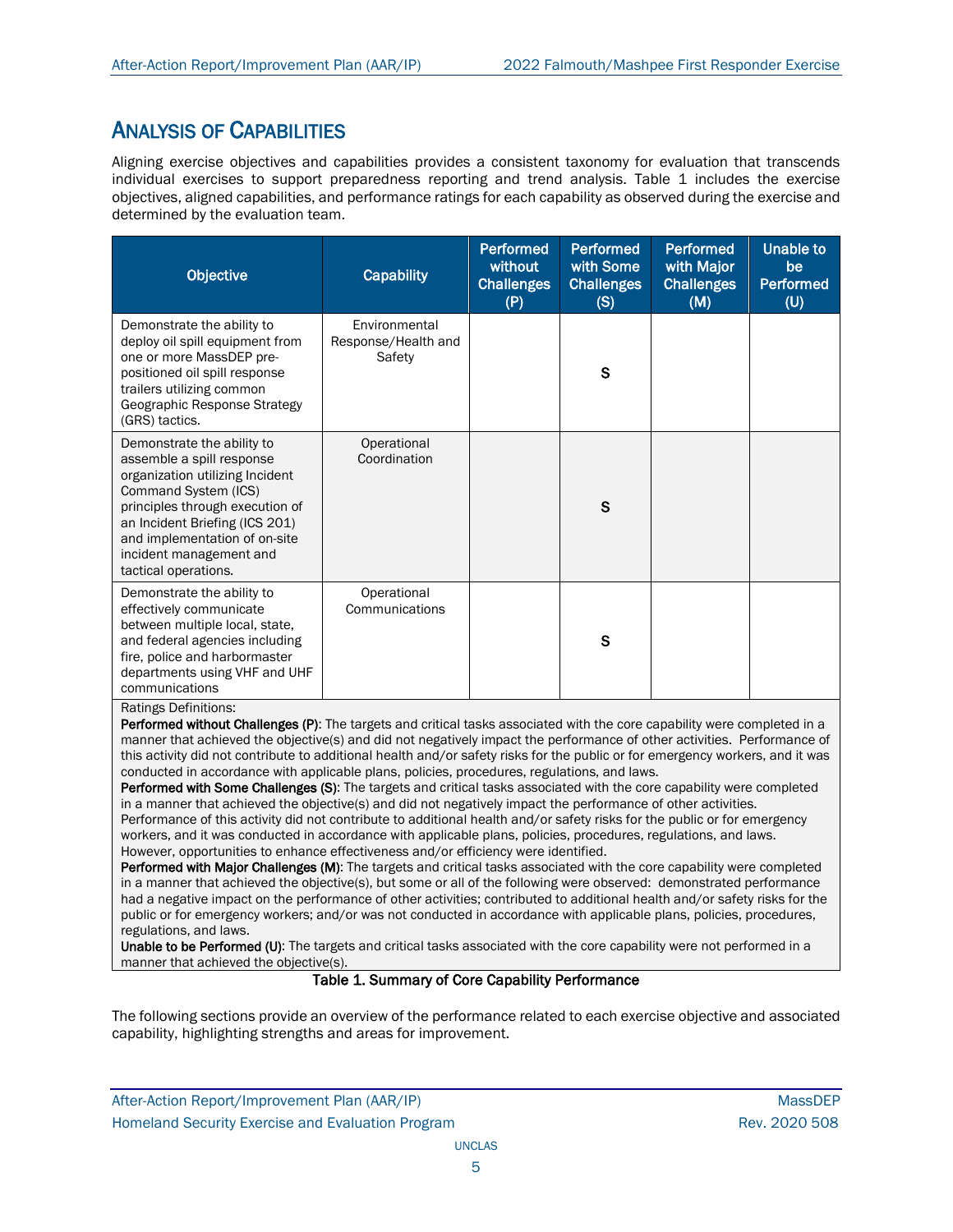## Capability: Environmental Response/Health and Safety

The strengths and areas for improvement for each capability aligned to this objective are described in this section.

Objective 1: Demonstrate the ability to deploy oil spill equipment from one or more MassDEP prepositioned oil spill response trailers utilizing common Geographic Response Strategy (GRS) tactics.

#### Objective 1.1: Overview of Response Equipment

#### *Associated Critical Tasks*

- Access Mass DEP Trailer
- Identify boom and sorbents
- Connect boom together
- Connect towing bridle to boom
- Connect components of marine and shoreside anchor systems together

#### Objective 1.2: Basic Booming Operations

#### *Associated Critical Tasks*

- Transfer boom and equipment between shore and vessel
- Transport and tow boom.
- Anchoring and Connecting boom to shore
- Safe vessel and crew operations.

#### Objective 1.3: Implement Tactics in GRS

#### *Associated Critical Tasks*

- Deploy Containment Boom Tactic around a vessel at a mooring (100 ft)
- Deploy Diversion Boom Tactic (400 ft)

#### **Strengths**

The **partial capability level** can be attributed to the following strengths:

Strength 1: Participants were attentive during the classroom and hands-on training sessions, asking informed questions throughout and providing feedback, and were fully engaged and participatory in the hands-on equipment training.

Strength 2: Shoreside anchoring strike team did an excellent job setting up a double-rebar shoreside anchor point using the technique demonstrated and taught during the hands-on training session.

#### Areas for Improvement

The following areas require improvement to achieve the full capability level:

Area for Improvement 1: Boom towing, configuration, and anchoring.

Reference: MassDEP GRS Exercise Planning/Operations Brief Protocol

Analysis: Some vessel strike teams experienced difficulty in towing and configuring boom sections and in setting marine anchors due to issues related to current speed and vessel horsepower.

After-Action Report/Improvement Plan (AAR/IP) MassDEP Article is a matrix of the MassDEP Homeland Security Exercise and Evaluation Program **Rev. 2020 508** Rev. 2020 508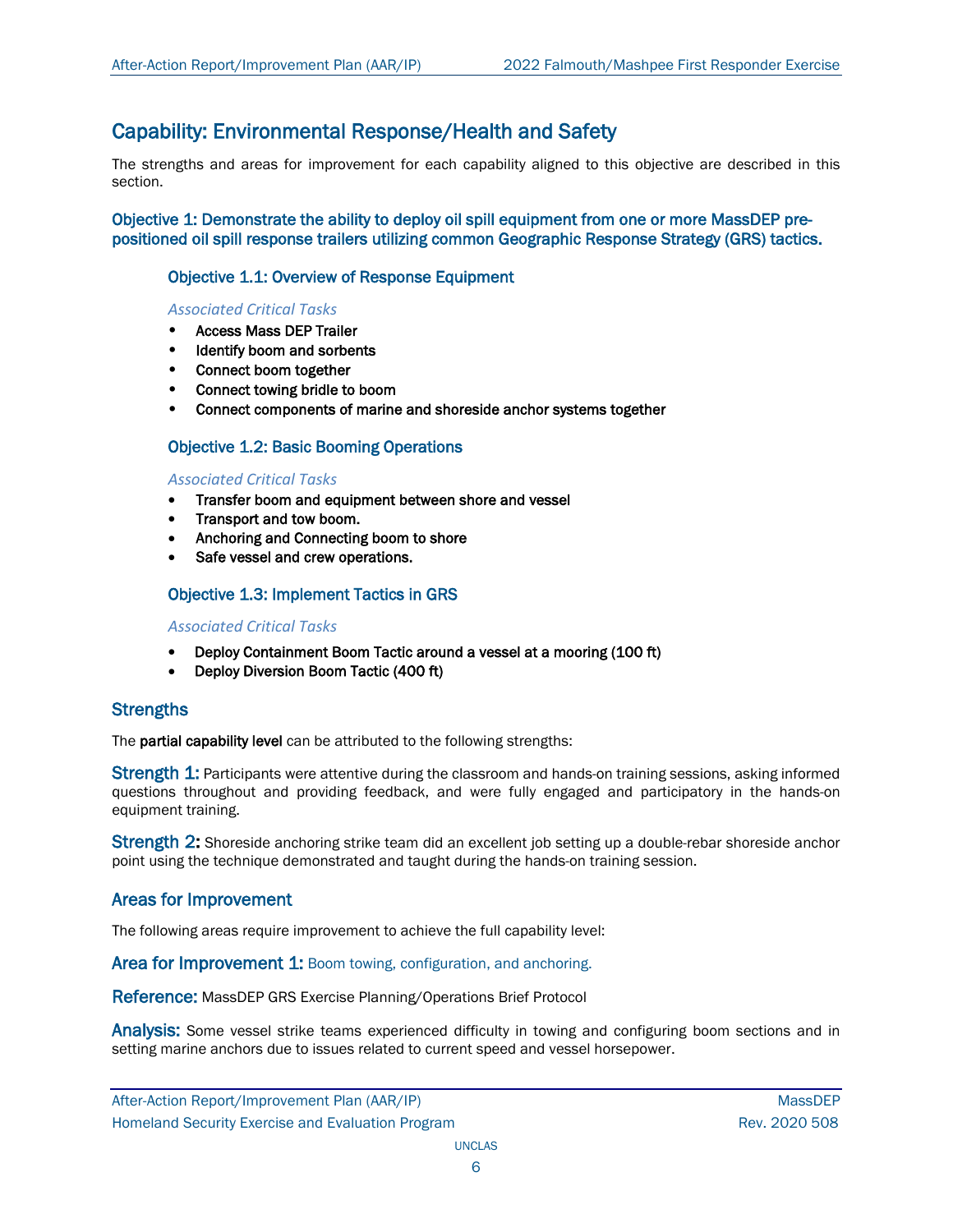## Capability: Operational Coordination

The strengths and areas for improvement for each capability aligned to this objective are described in this section.

Objective 2: Demonstrate the ability to assemble a spill response organization utilizing Incident Command System (ICS) principles through execution of an Incident Briefing (ICS 201) and implementation of on-site incident management and tactical operations

Objective 2.1: Execute an Incident Brief (ICS 201)

*Associated Critical Tasks*

- Assignments in ICS 201 followed/on-scene adjustments made
- Participants demonstrate command and control of exercise

#### **Strengths**

The partial capability level can be attributed to the following strengths:

**Strength 1:** Senior members of both Falmouth and Mashpee Fire Departments had formulated a commandand-control plan prior to commencing the on-water deployments wherein they planned to use the MassDFS Rehab Unit (requested by Mashpee FD to support this exercise) as a command vehicle, keeping the Incident Commander in the Rehab Unit, and assigning another senior FD member to essentially act as the Operations Section Chief and manage field strike teams from the boat ramp dock. This was essentially done to provide some geographic separation between the command and operations staffs to simulate how they would manage an actual incident. This pre-planning and operational forethought is noteworthy.

Strength 2: Command Staff and Strike Team leaders adapted well to conditions observed upon initial arrival at the town landing and quickly modified the original deployment plan (reversing the direction of the 400 ft diversion boom array) based both on observed on-scene conditions and local knowledge of river flow rate and direction during that typical tide stage.

Strength 3: Vessel strike teams generally worked well together, independently coordinating on-water activity and actively providing instruction as needed to less experienced vessel operators.

#### Areas for Improvement

The following areas require improvement to achieve the full capability level:

Area for Improvement 1: Coordination and Communication between Command and Operations staff and shoreside and on-water strike teams.

#### Reference: Exercise Plan, ICS 201

Analysis: While a command/control plan was formulated as outlined above, there were coordination/communication issues both during initial on-scene set-up and the actual on-water deployments. This can be attributed to several factors; 1) Because of the heavy rainfall that was occurring during initial scene set-up, command/ops staff did not conduct a thorough operations brief prior to commencing on-water deployment. This resulted in not all participants understanding the complete plan for deployment, and was exacerbated by the fact that on-scene conditions resulted in changes to the deployment plan that had been reviewed during the classroom session, 2) Some vessel strike teams were being directed (via radio) by on-site personnel outside the command/ops staff. Had a thorough operations brief been conducted, Command staff would have had an opportunity to clearly outline how they would coordinate activity with the dockside command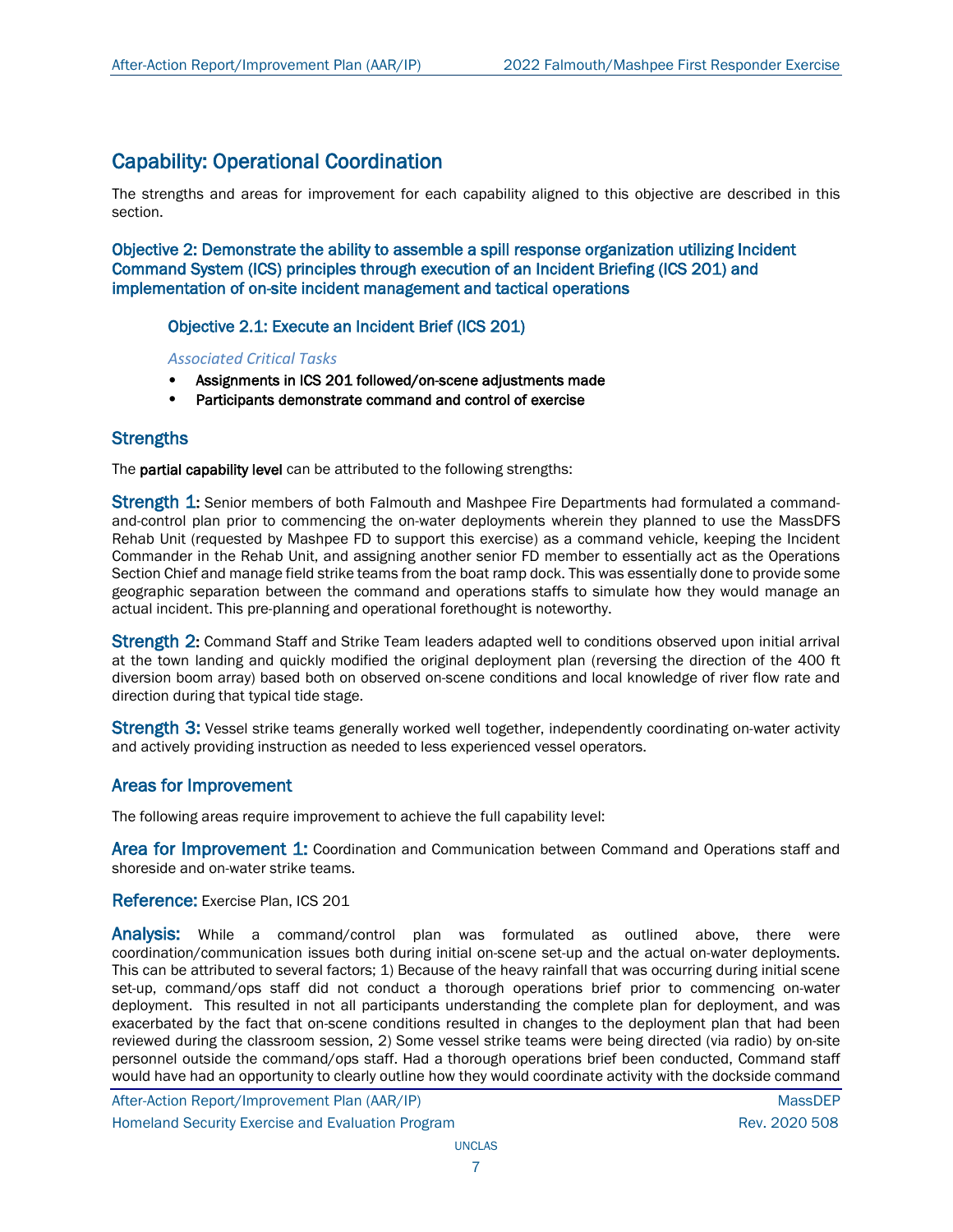staff member and how that person would in-turn coordinate on-water activity to meet command staff intent and ultimately achieve the exercise objectives.

### Capability: Operational Communications

The strengths and areas for improvement for each capability aligned to this objective are described in this section.

Objective 3: Demonstrate the ability to effectively communicate between multiple local, state, and federal agencies including fire, police and harbormaster departments using VHF and UHF communications

Objective 3.1: Effectively Communicate Using UHF/VHF Equipment

*Associated Critical Tasks*

- Create Communications Plan
- Communicate with other participants using UHF or VHF equipment

#### **Strengths**

The partial capability level can be attributed to the following strengths:

**Strength 1:** Though communications issues did arise as outlined below, senior members of both Falmouth and Mashpee Fire Departments did establish a communications plan prior to commencing the on-water deployments, identifying both UHF 806 and VHF 16 as primary communications frequency/channel for both shoreside and vessel strike teams.

#### Areas for Improvement

The following areas require improvement to achieve the full capability level:

Area for Improvement 1: Coordination and Communication between Command and Operations staff and shoreside and on-water strike teams.

Reference: Exercise Plan, ICS 201

Analysis: While overall communication improved as the on-water deployments progressed, effective communication early on was hampered by the same factors outlined above under the "Operational Coordination" analysis.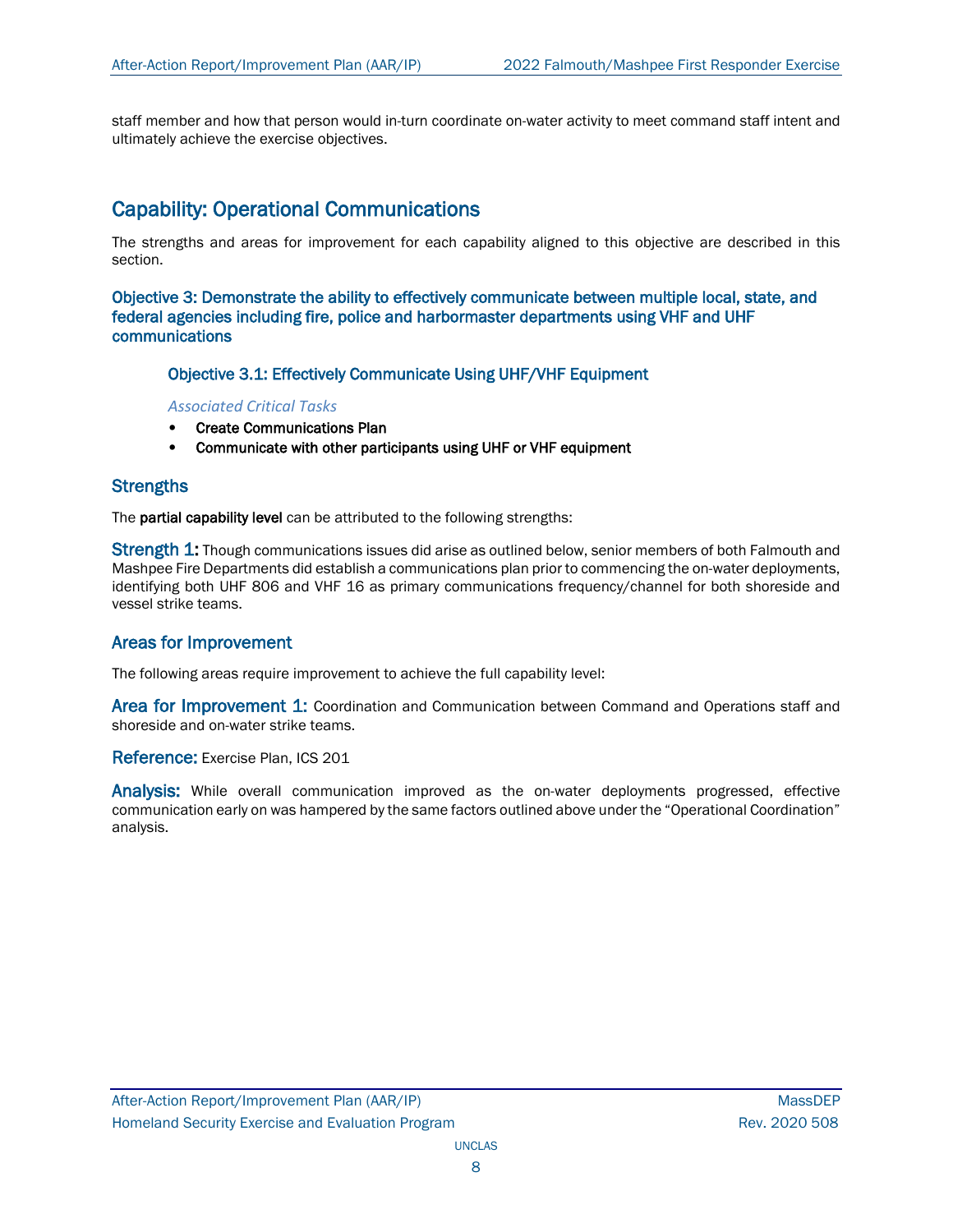# <span id="page-9-0"></span>**Appendix A:** IMPROVEMENT PLAN

This IP is developed specifically for MassDEP, MER, Nuka Research and the towns of Falmouth and Mashpee, MA as a result of the MassDEP GRS Exercise conducted on May 4, 2022.

| <b>Capability</b>                                         | <b>Issue/Area</b><br>for<br><b>Improvement</b>                                                                                            | <b>Corrective Action</b>                                                                                                                                                       | <b>Capability</b><br>Element <sup>1</sup> | <b>Primary</b><br>Responsible<br>Organization | Organization<br>POC | <b>Start Date</b> | <b>Completion</b><br>Date |
|-----------------------------------------------------------|-------------------------------------------------------------------------------------------------------------------------------------------|--------------------------------------------------------------------------------------------------------------------------------------------------------------------------------|-------------------------------------------|-----------------------------------------------|---------------------|-------------------|---------------------------|
| Capability 1: Environmental<br>Response/Health & Safety   | 1. Towing and<br>configuring,<br>boom and<br>setting/placing<br>marine anchors                                                            | Encourage more<br>frequent/independent<br>boom deployment<br>training at local level                                                                                           | Training,<br>Exercise                     | Nuka<br>Research                              | M. Popovich         | 06/01/22          | 09/01/22                  |
| Capability 2/3: Operational<br>Coordination/Communication | 2. Coordination<br>and<br>Communication<br>between<br>Command and<br>Operations<br>staff and<br>shoreside and<br>on-water strike<br>teams | Incorporate a more<br>detailed operations<br>brief into the<br>classroom portion of<br>the training to review<br>exercise objectives<br>and associated<br>activities and tasks | Organization,<br>Exercise                 | Nuka<br>Research                              | M. Popovich         | 06/01/22          | 09/01/22                  |

 $1$  Capability Elements are: Planning, Organization, Equipment, Training, or Exercise

After-Action Report/Improvement Plan (AAR/IP) MassDEP<br>Homeland Security Exercise and Evaluation Program and the state of the state of the state of the state of the Rev. 2020 508 Homeland Security Exercise and Evaluation Program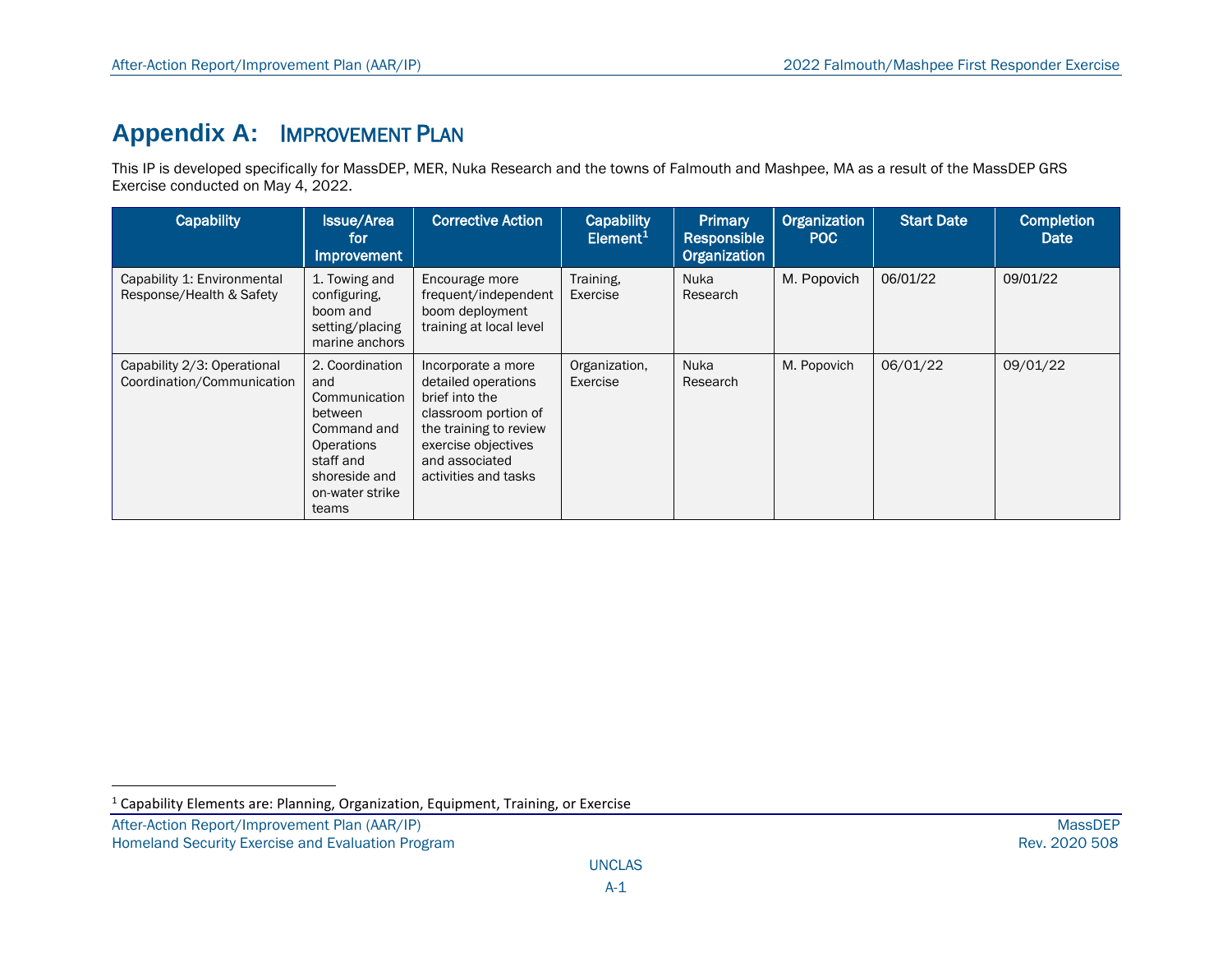# APPENDIX B: PARTICIPANTS & RESOURCES

| <b>Participating Organizations</b>                             |                          |  |  |  |  |
|----------------------------------------------------------------|--------------------------|--|--|--|--|
|                                                                | <b>Participant Count</b> |  |  |  |  |
| Town of Falmouth, MA                                           |                          |  |  |  |  |
| <b>Falmouth Fire Department</b>                                | 9                        |  |  |  |  |
| Town of Mashpee, MA                                            |                          |  |  |  |  |
| Mashpee Fire Department                                        | 6                        |  |  |  |  |
| Mashpee Department of Natural Resources                        | $\overline{7}$           |  |  |  |  |
| <b>TOWN PARTICIPANTS</b>                                       | 22                       |  |  |  |  |
| Federal                                                        |                          |  |  |  |  |
| United States Coast Guard Sector Southeastern New England      | 3                        |  |  |  |  |
| State/Other                                                    |                          |  |  |  |  |
| Massachusetts Department of Environmental Protection (MassDEP) | $\overline{2}$           |  |  |  |  |
| Massachusetts Department of Fire Services (Rehab Unit)         | $\overline{2}$           |  |  |  |  |
| Nuka Research and Planning Group, LLC (contractor for MassDEP) | $\overline{2}$           |  |  |  |  |
| Moran Environmental Recovery (contractor for MassDEP)          | $\overline{2}$           |  |  |  |  |
| <b>TOTAL</b>                                                   | 33                       |  |  |  |  |



After-Action Report/Improvement Plan (AAR/IP) MassDEP Homeland Security Exercise and Evaluation Program **Rev. 2020 508** Rev. 2020 508

B-1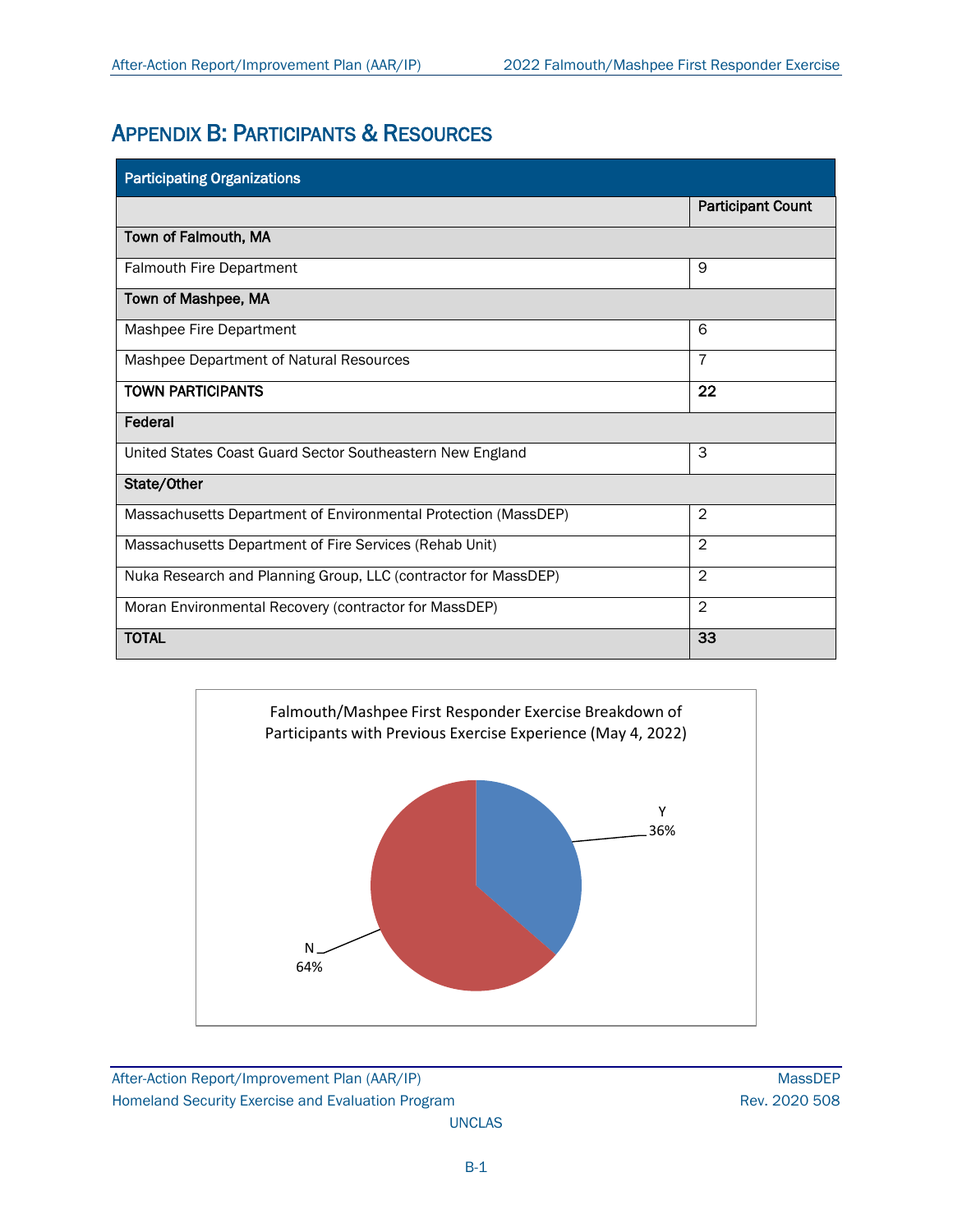| <b>Agency</b> | <b>Resource</b>                         | <b>Kind</b> | <b>Exercise Function</b>       |
|---------------|-----------------------------------------|-------------|--------------------------------|
| Falmouth FD   | Rescue Boat 1<br>Boston Whaler 17 ft    | Vessel      |                                |
| Falmouth FD   | Oil Spill Response<br><b>Trailer</b>    | Equipment   | <b>Boom Deployment</b>         |
| Mashpee FD    | MARINE 359<br>Edgewater 18 ft           | Vessel      | Boom Deployment                |
| Mashpee FD    | Oil Spill Response<br><b>Trailer</b>    | Equipment   | <b>Equipment Demo</b>          |
| Mashpee HM    | MARINE 1 Maycraft<br>25 <sub>ft</sub>   | Vessel      | <b>Boom Deployment Support</b> |
| Mashpee HM    | <b>MARINE 7 Carolina</b><br>Skiff 19 ft | Vessel      | Boom Deployment                |

UNCLAS